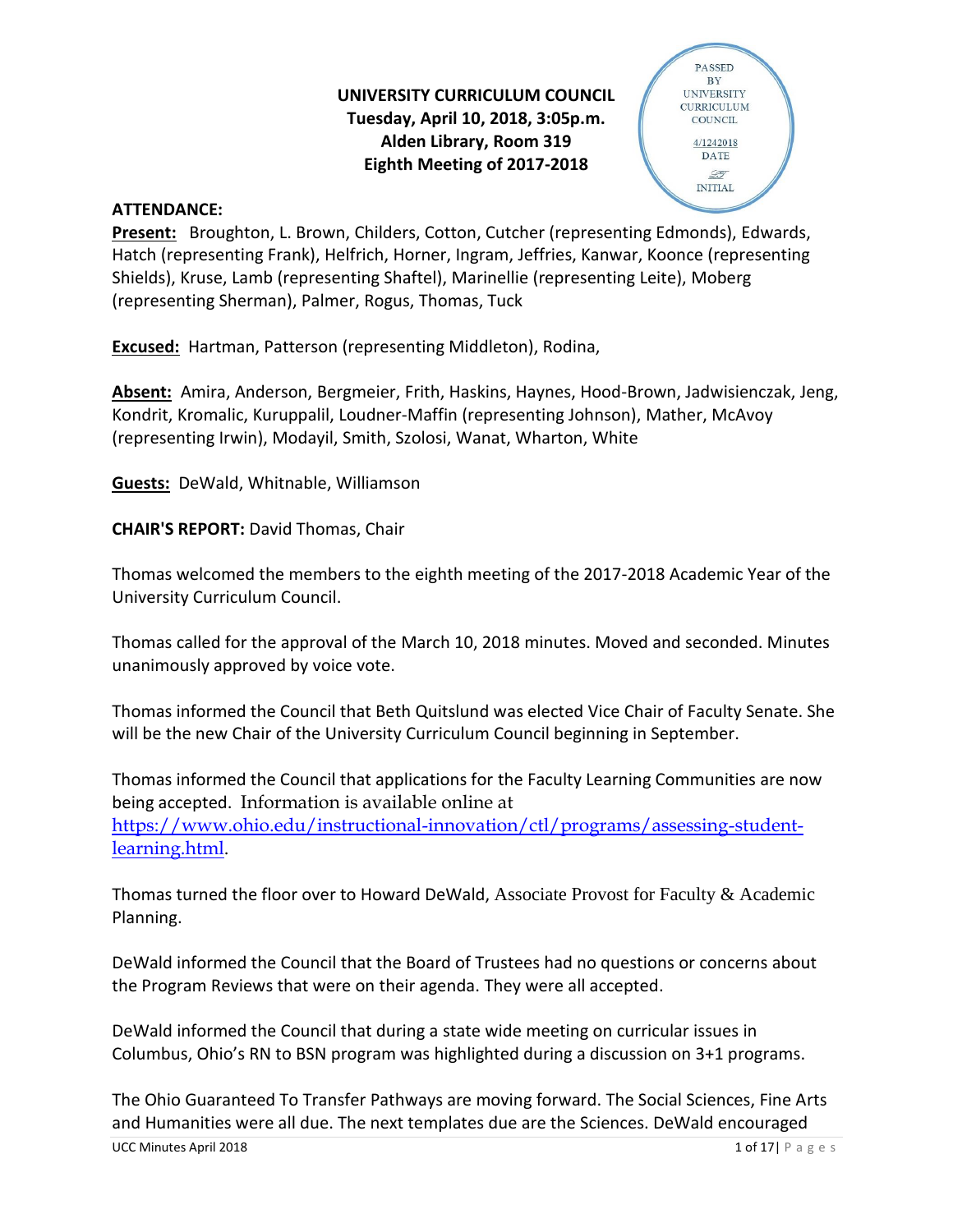anyone who needs an extension or finds problems with them to contact him. A policy on implementation is being developed.

During a state wide discussion on General Education, several universities including Ohio State, Miami, and University of Cincinnati presented their plans for General Education and the University of Akron presented the plans they developed and instituted last Fall. All of the plans presented were designed around the LEAP initiative.

## **PROGRAM REVIEW COMMITTEE** – David Ingram, Chair

Ingram presented the Program Review Committee update April 10, 2018 AY15 Mathematics, site visit April 19-20 AY16 Aviation, self-study received, waiting for external reviewer suggestions AY17 Electronic Media – site visit 9-10 April Tier I Quantitative Skills – developing plan for review AY18 Center for International Studies, report with dean Department of Economics, ready for UCC first reading Department of Geography, report received Department of Geological Sciences, ready for UCC first reading Department of Political Science, notified of upcoming review, due Fall 2018 Women's, Gender & Sexuality Studies, ready for UCC first reading Department of Sociology/Anthropology, ready for UCC first reading Aerospace Studies aka Air Force ROTC, ready for UCC first reading Department of Interdisciplinary Healthcare Studies, review delayed until Fall 2021 Honor's Tutorial College, delay until Fall 2018 AY19 Self-studies due September 15, 2018, unless noted otherwise Counseling and Higher Education – notified of forthcoming review Educational Studies – notified of forthcoming review Teacher Education – notified of forthcoming review School of Rehabilitation and Communication Studies – notified of forthcoming review Voinovich School – notified of forthcoming review Office Tech – notified of forthcoming review Technical and Applied Studies – notified of forthcoming review Accounting Tech / Business Mgmt – notified of forthcoming review Computer Science Technology – notified of forthcoming review Medical Assisting Technology – notified of forthcoming review Sport and Lifestyle Studies – notified of forthcoming review Applied Management – notified of forthcoming review 26 reviews in progress

Ingram presented for First Reading: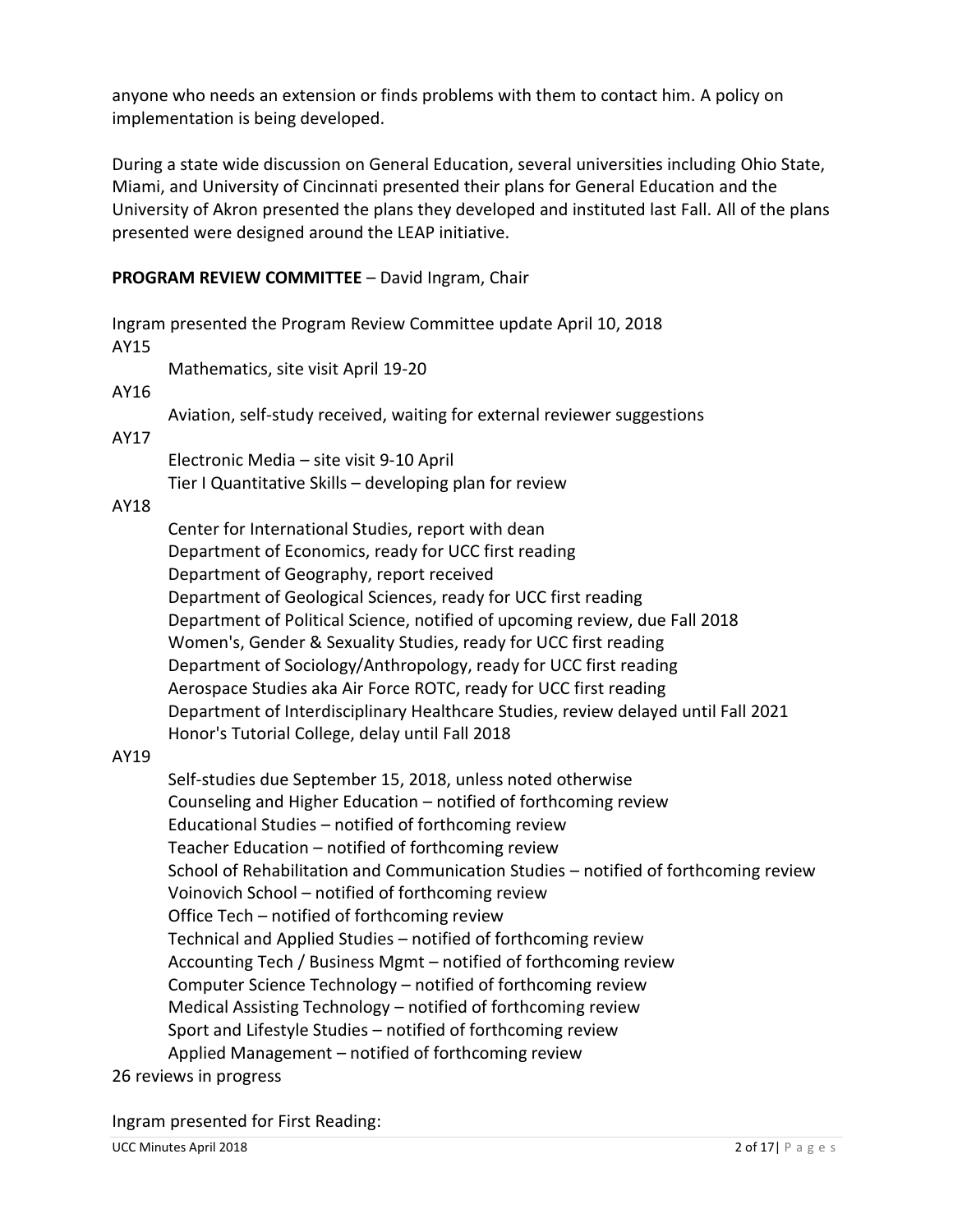Aerospace Studies Department of Economics Department of Geological Sciences Department of Sociology and Anthropology Department of Women's, Gender and Sexuality Studies

**PROGRAMS COMMITTEE**: Kelly Broughton, Chair/Connie Patterson, Vice Chair

Broughton presented the agenda.

## **SECOND READINGS – PROGRAM CHANGES**

**1. College of Arts & Sciences Unanimously Approved by Voice Vote** Program Code: CTISLM Program Name: **Islamic Studies Certificate**  Contact: Loren Lybarger

Reclassification of Language Requirement: The program wishes to reclassify the language requirement from requiring students to complete the equivalent of two years of study in one of the specified languages relevant to the area of historical concentration (AKAN, ARAB, HIND, INDO, or SWAH) to it being an option to fulfill as one of the electives requirement of the certificate. This will help with enrollment as well as attend to uncertainties with the languages listed in the certificate.

Addition of new courses/removal of courses no longer offered. I also wish to update the list of courses that count toward the various requirement areas. The full listings are located in OCEAN.

Neither the reclassification of the language requirement nor the course update affects the total requisite number of hours for the certificate or make any new demands on the relevant departments.

## **2. Russ College of Engineering Unanimously Approved by Voice Vote** Program Code: BS7274

Program Name: **Energy Engineering**  Contact: Greg Kremer

These changes are based on lessons learned as students complete the program, a program review with advisory board members, and the desire to improve the path to professional licensure for our graduates. These changes (and the change to technical elective structure) also make it easier for students to pursue a project management certificate, which our advisory board recommends.

1. Math and basic science requirement: Geology for Engineers GEOL 2830 is a more relevant math and basic science course for some of our students than the current CHEM 1520, so we will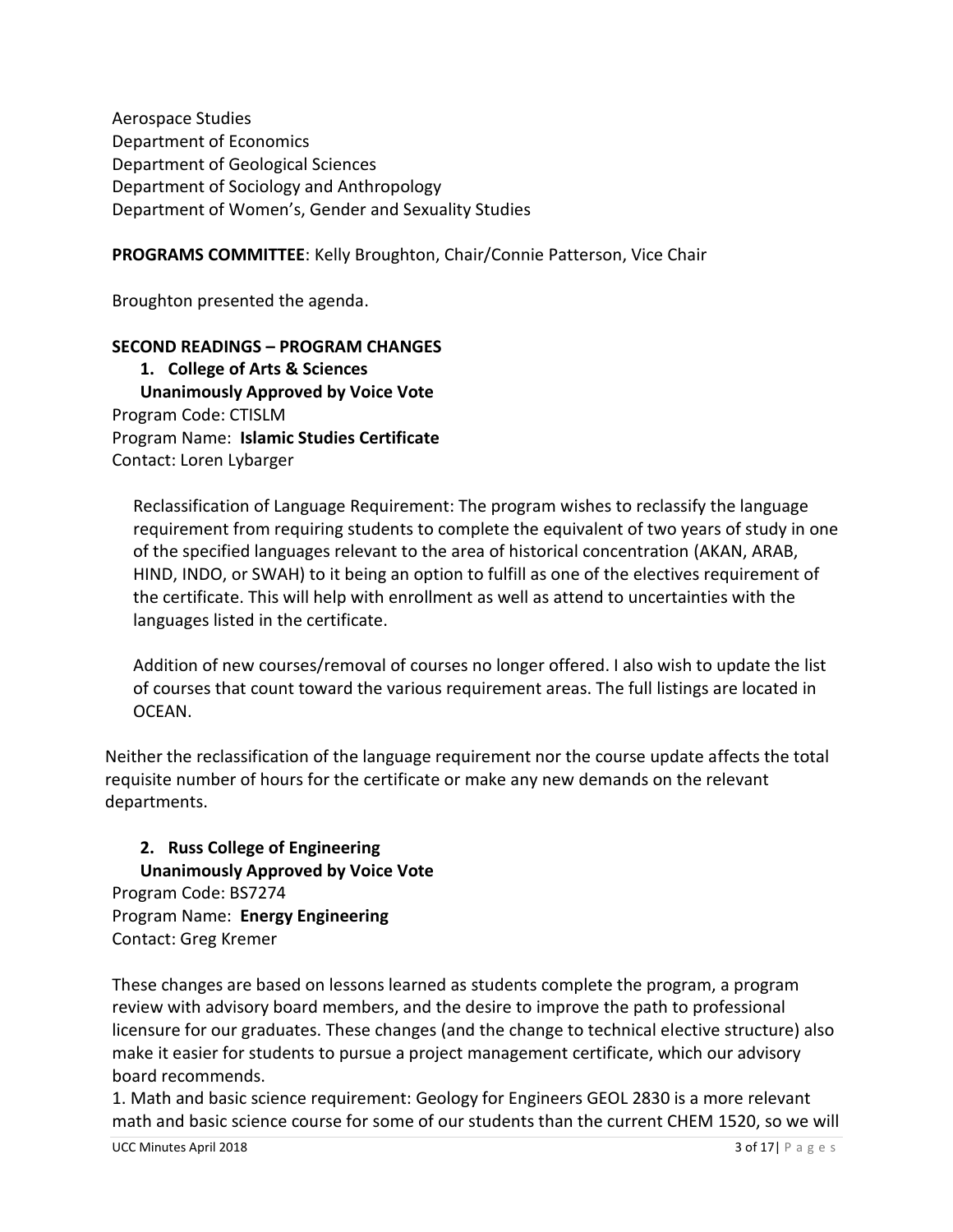create a 'select from' category that allows either course to fulfil the science elective. Both classes are 4 hours with a lab, so there is no change to total hours.

2. Fundamental requirements: Three engineering fundamental courses (ET 2200, ET 2220, ET 2240) are added to improve career options and prepare students to take the FE exam (the 1st step to professional engineering licensure). [+ 9 hours]

3. Core requirements: Two courses that were more specific to certain energy specialties (EnE 3400 Fuels Conversions (4 cr) and ME 4230 Fuel Cells (3 cr)) are changed from required to elective courses to allow for the fundamental course additions without significantly increasing total hours. Also, based on our experiences with EnE projects our year-long capstone design is being changed to a one semester project management course (ISE 4490 (2 cr)) followed by a one semester capstone design course (EnE 4100 (4 cr)). EnE 4110 is removed (4 cr). This change fully balances out the addition of core requirements so there is no net increase in hours. [– 9 hours]

4. Technical Electives: We are modifying technical electives to allow interested students an easier path to obtain a project management certificate in addition to the EnE degree, with only 3 additional credit hours than the standard path.

The current path (without the certificate) still remains with no increase in credit hours.

## **3. The Patton College of Education**

## **Unanimously Approved by Voice Vote**

Program Code: BS8106 Program Name: **Physical Education**  Contact: Hyun-Ju Oh

The proposed program changes will add Health Education teaching certification to the current Physical Education major program. Currently, the program only provides Physical Education certification. The program changes reflect the current trends in the field of Physical Education teachers to teach curriculum in Health Education. The program changes provide teacher candidates the curriculum content and clinical experiences consistent with the certifications and licensure requirements for future careers. In addition, the program changes are consistent with programs in peer institution programs.

Impact on total program hours/resources/faculty: The program hours change from (Current=126 to Proposed=125). The proposed program changes are not expected to impact resource requirements or faculty. The majority of changes take place within the majors' college.

| <b>New Courses in Major</b>                 | <b>Courses Deleted from Major</b>            |
|---------------------------------------------|----------------------------------------------|
| HTLH 2000 Introduction to Public Health     | COED 2120 Introduction to Coaching           |
| HLTH 2030 Foundations in Health Education   | COED 2130 Youth & Sport                      |
| HLTH 2040 Alcohol, Tobacco & Other Drugs    | COED 3130 Human Dynamics in Sport            |
| HLTH 2050 Preventing HIV & STIs             | COED 4920 Independent Study                  |
| PETE 3100 Principles, Theories & Methods of | PETE 2900 Special Topics in PETE             |
| <b>Teaching Early Childhood PE</b>          |                                              |
| PETE 3700 Methods of Teaching Adolescent to | PETE 4600 Principles, Theories, & Methods of |
| Young Adult PE & Health                     | <b>Teaching PE</b>                           |
| EDPL 3600 Field Experience                  | EDEC 1600 Introduction to Child Development  |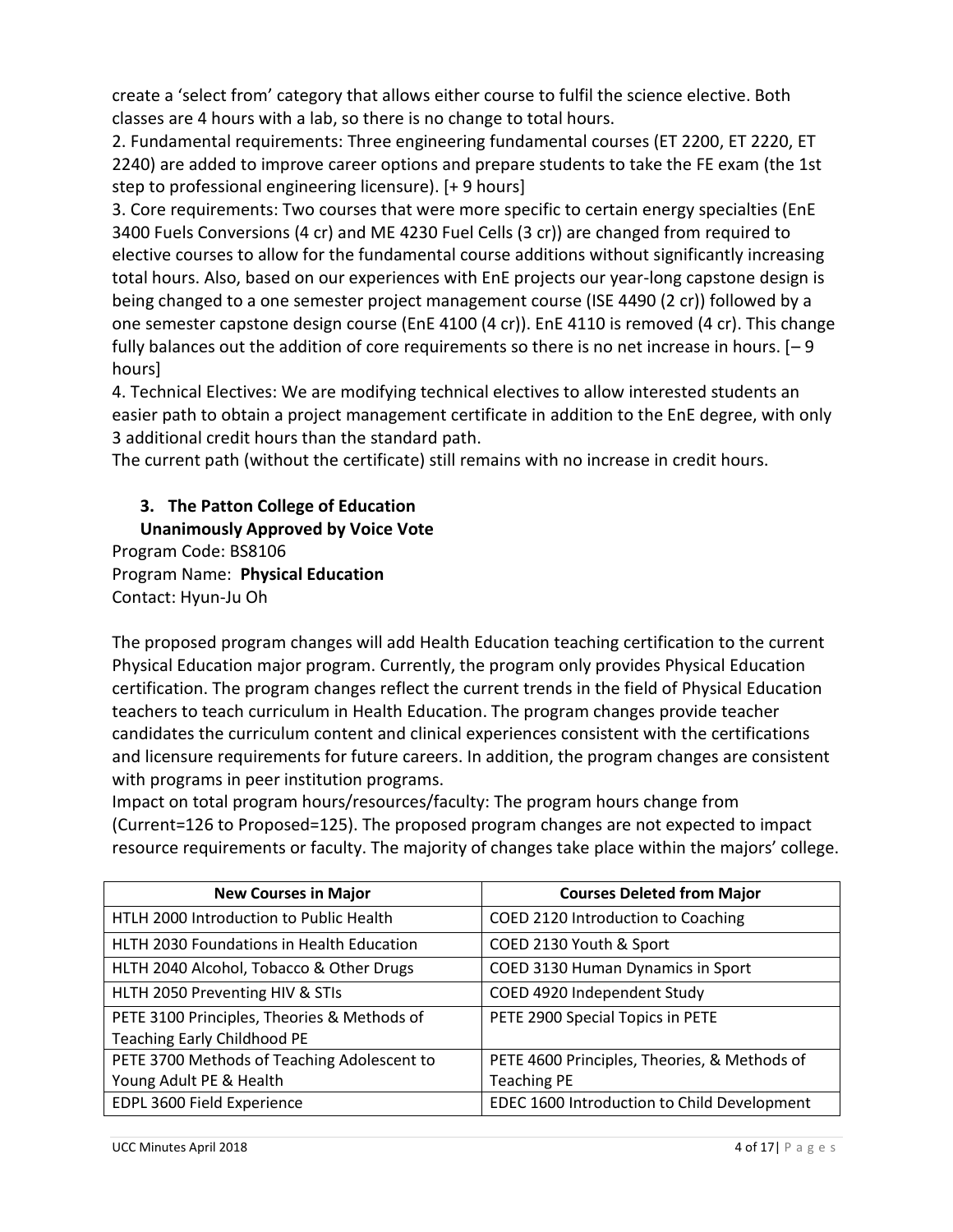| EDCT 2030 Technological Applications in     |
|---------------------------------------------|
| Education                                   |
| EDSE 3510 Secondary School Managing and     |
| Monitoring of Learning                      |
| EXPH 2280 Community First Aid & CPR/AED for |
| <b>Professional Rescuer</b>                 |

#### **SECOND READINGS – NEW PROGRAMS**

**1. College of Business Unanimously Approved by Voice Vote** Program Code: CTX51G Program Name: **Business Venturing**  Contact: Gary Coombs

The Department of Management and the College of Business propose to establish a new 9 semester hour certificate program in Business Venturing. It will serve multiple purposes. It will be offered as one of the elective, stackable certificates within a newly proposed Master of Science in Management program (MSXX14). It will also be available to students enrolled in our MBA programs as an area of concentration. Finally, it will be available as a stand-alone certificate for those seeking additional graduate level training as part of our executive education and professional training offerings. This flexibility will allow for pooling of students to create critical mass during the initial runs of the program and courses. The courses in this certificate include:

MGT 5070 Managing Innovation and Corporate Entrepreneurship MGT 5071 Ideation, Concept Development & Business Models MGT 5072 New Venture Creation

## **2. College of Business**

**Unanimously Approved by Voice Vote** Program Code: CTX56G Program Name: **Certificate in Operations & Supply Chain Management** Contact: Gary Coombs

The Department of Management and the College of Business propose to establish a new 9 semester hour certificate program in Operations & Supply Chain Management. It will serve multiple purposes. It will be offered as one of the elective, stackable certificates within the newly proposed Master of Science in Management program (MSXX14). It will also be available to students enrolled in our MBA programs as an area of concentration. Finally, it will be available as a stand-alone certificate for those seeking additional graduate level training as part of our executive education and professional training offerings. This flexibility will allow for pooling of students to create critical mass during the initial runs of the program and courses. The courses in this certificate include:

MGT 5020 Management of Operations & Project Management (Required) Choose 2 from: MGT 5021 Quality & Process Improvement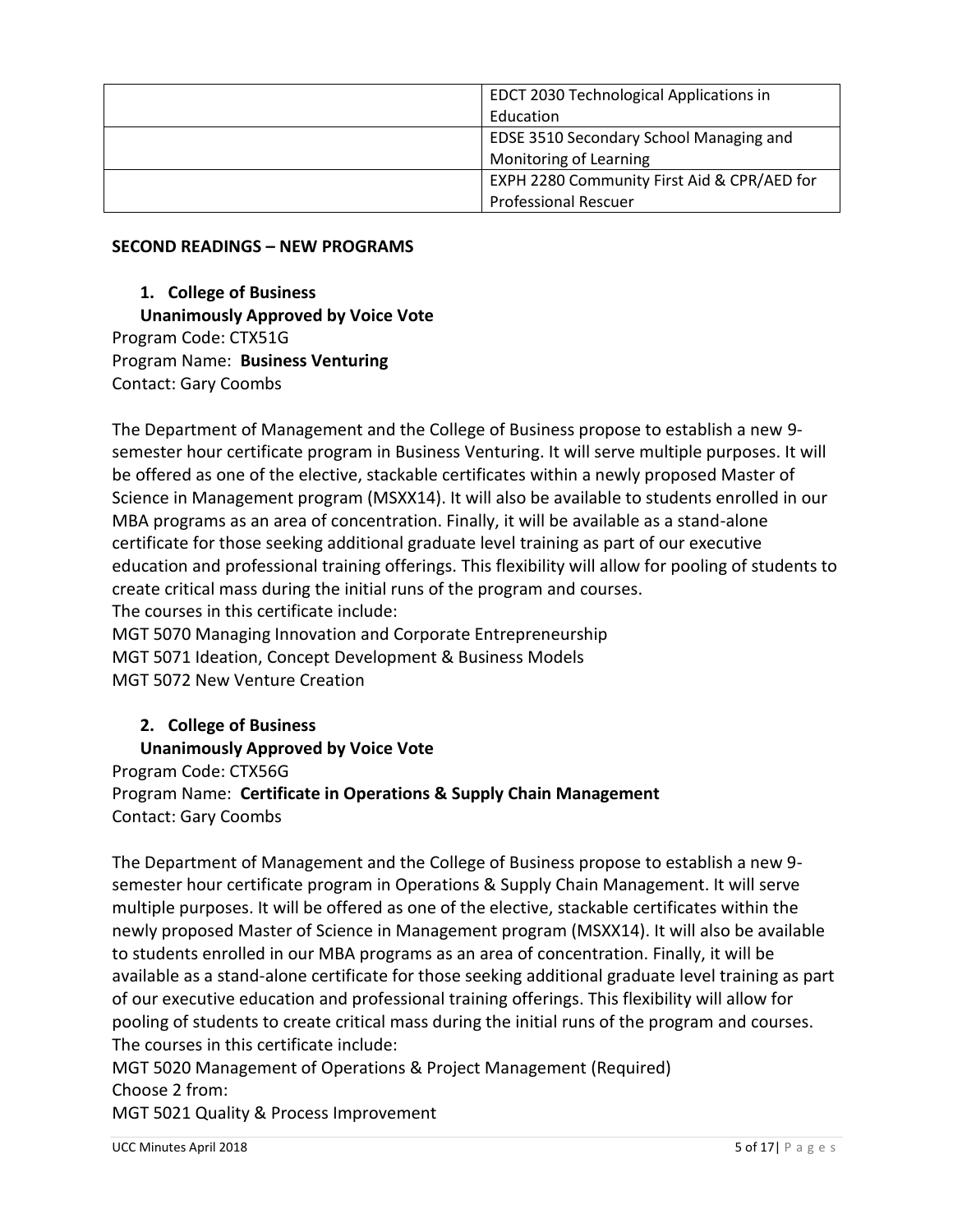MGT 5022 Sustainable Supply Chain Management MGT 5023 Supply Chain Risk Management & Global Supply Chain Design

# **3. College of Business Unanimously Approved by Voice Vote** Program Code: CTX52G

Program Name: **Certificate in Global Management** Contact: Gary Coombs

The Department of Management and the College of Business propose to establish a new 9 semester hour certificate program in Global Management. It will serve multiple purposes. It will be offered as one of the elective, stackable certificates within a newly proposed Master of Science in Management program (MSXX14). It will also be available to students enrolled in our MBA programs as an area of concentration. Finally, it will be available as a stand-alone certificate for those seeking additional graduate level training as part of our executive education and professional training offerings. This flexibility will allow for pooling of students to create critical mass during the initial runs of the program and courses.

The courses in this certificate include:

MGT 5060 Global Context of Business

MGT 5061 Cross-Cultural Management & Management of Global Talent MGT 5062 Global Supply Chains & Networks

## **4. College of Business**

**Unanimously Approved by Voice Vote** Program Code: CTX53G Program Name: **Certificate in Human Resources Management** Contact: Gary Coombs

The Department of Management and the College of Business propose to establish a new 9 semester hour certificate program in Human Resources Management. It will serve multiple purposes. It will be offered as one of the elective, stackable certificates within a newly proposed Master of Science in Management program (MSXX14). It will also be available to students enrolled in our MBA programs as an area of concentration. Finally, it will be available as a stand-alone certificate for those seeking additional graduate level training as part of our executive education and professional training offerings. This flexibility will allow for pooling of students to create critical mass during the initial runs of the program and courses. The courses in this certificate include:

MGT 5030 Employee Relations, Ethics & Legal Aspects of HRM

MGT 5031 Talent Acquisition & Strategic Management

MGT 5032 Performance Management & Total Rewards

## **5. College of Business**

## **Unanimously Approved by Voice Vote**

Program Code: CTX54G

Program Name: **Certificate in Management & Leadership** *(not Management Acumen)* Contact: Gary Coombs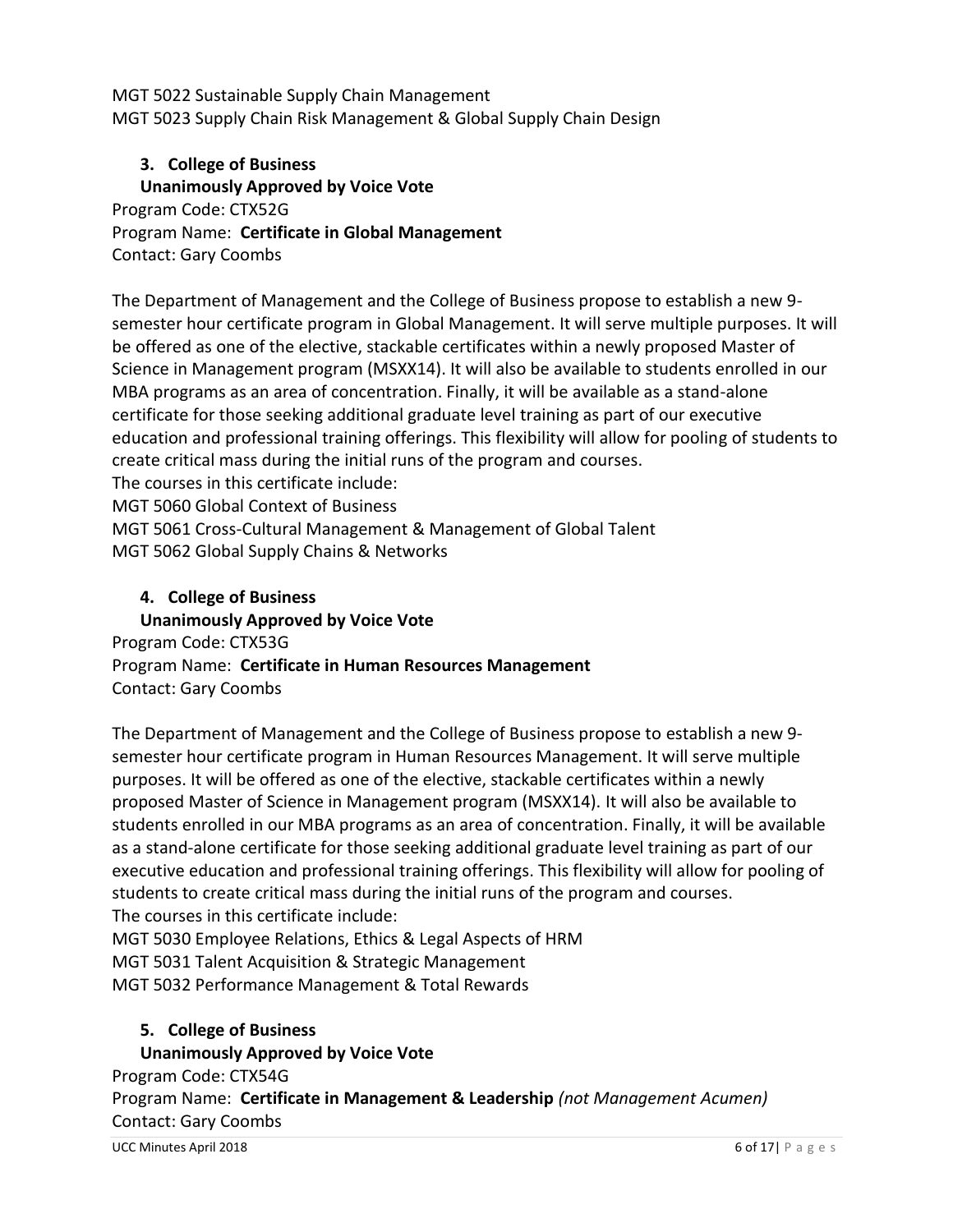The Department of Management and the College of Business propose to establish a new 9 semester hour certificate program in Management and Leadership. It will serve multiple purposes. It will be offered as one of the elective, stackable certificates within a newly proposed Master of Science in Management program (MSXX14). It will be available as a standalone certificate for those seeking additional graduate level training as part of our executive education and professional training offerings. This flexibility will allow for pooling of students to create critical mass during the initial runs of the program and courses.

The courses in this certificate include:

MGT 5001 Managing Individuals and Teams

MGT 5002 Researching the Business Environment

MGT 5003 Managerial Decisions & Challenges

## **6. College of Business**

**Unanimously Approved by Voice Vote** Program Code: CTX50G Program Name: **Business Analytics Certificate** Contact: Gary Coombs

The courses for this certificate would include topics such as descriptive, predictive, and prescriptive analytics, as well as business intelligence. The College of Business (CoB) currently offers an online Master of Business Administration (MBA) with a concentration of Business Analytics (BA). Initially, the proposed curriculum for this certificate would require students to take four courses (12 credit hours) that are currently required for the BA concentration. Admitted students would enroll into existing courses that we offer our online MBA students seeking the BA concentration.

The courses in this certificate include:

MGT 6320 Data Analysis for Decision Making (Required)

Choose 3 from:

MBA 6390 Predictive Analytics

MBA 6325 Prescriptive Analytics

MBA 6395 Data Management, Business Intelligence, & Analytics

\* It should be noted that the College of Business plans to offer additional graduate courses in Business Analytics in the future. However, those courses have not been approved and are therefore not currently being offered. Thus, the list of elective courses will expand once additional courses have been approved.

## **7. College of Business**

## **Unanimously Approved by Voice Vote**

Program Code: CTX67G Program Name: **Finance Certificate**  Contact: Chris Moberg

The college would like to create a stand-alone certificate in Finance that can be offered to working, experienced professionals in corporations and as a certificate in future stackable programs. The courses for this certificate already exist and are offered in the OMBA and PMBA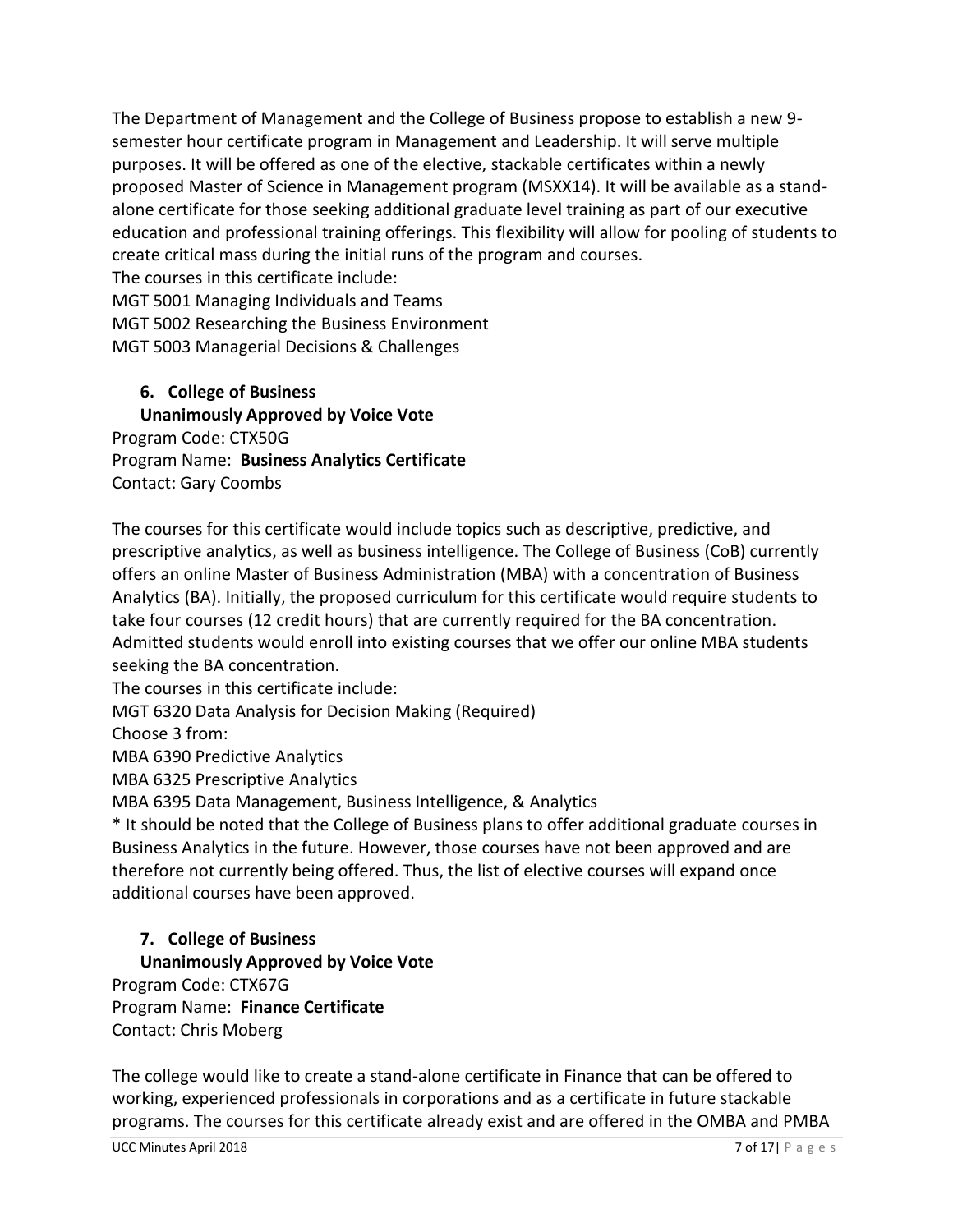as concentrations. Students will learn to examine the risks and rewards for investing in volatile markets and gain a deeper understanding of portfolio management and corporate finance. Focus on the study of financial protocol, including capital; the structure of financial institutions; dividend policies; long and short-term financing; and risk management at the firm level. The courses in this certificate include:

MBA 6345 Financial Markets & Institutions

MBA 6355 Investments

MBA 6365 Advanced Corporate Finance

**8. College of Business Unanimously Approved by Voice Vote** Program Code: CTX64G Program Name: **Certificate in Strategic Selling and Sales Leadership** Contact: Chris Moberg

Drawing on the world-class brand of the Schey Sales Centre, the goal is to offer students an opportunity to earn a graduate Certificate in Strategic Selling & Sales Leadership. The Certificate would require students to take three courses (9 credits) to earn the Strategic Selling and Sales Leadership concentration in the MBA Program or to earn the stand-alone Certificate. The courses are electives designed to avoid overlap with current MBA course offerings. Each course will be independent and non-sequential. The courses in this certificate include: MBA 6300 Building & Developing Customer Relationships MBA 6400 Strategic Sales Leadership

MBA 6500 Sales Analytics

#### **FIRST READING- PROGRAM CHANGES**

**1. College of Health Sciences & Professions** Program Code: MS1215 Program Name: **Nurse Leader** Contact: Char Miller

This proposal is a revision and program name change of a current track, Nurse Administrator, in the Master of Science in Nursing Program at Ohio University, to Nurse Leader (NL). Due to current trends in nursing practice and based on feedback from the School of Nursing Advisory Committee, curriculum revision was undertaken resulting in a revised program consisting of a minimum of 30 credits (typically 6 semesters). Enrollment will occur once a year with an initial class of 15 students. The NL curriculum includes both core and specialty courses offered in blended and online experiences. Students will also complete a faculty-supervised immersion of a minimum of 400 clinical practicum hours. This program track will prepare students to provide leadership in nursing and healthcare organizations. The individual courses have received approval from the University Curriculum Committee.

**2. College of Health Sciences & Professions**

Program Code: PH5324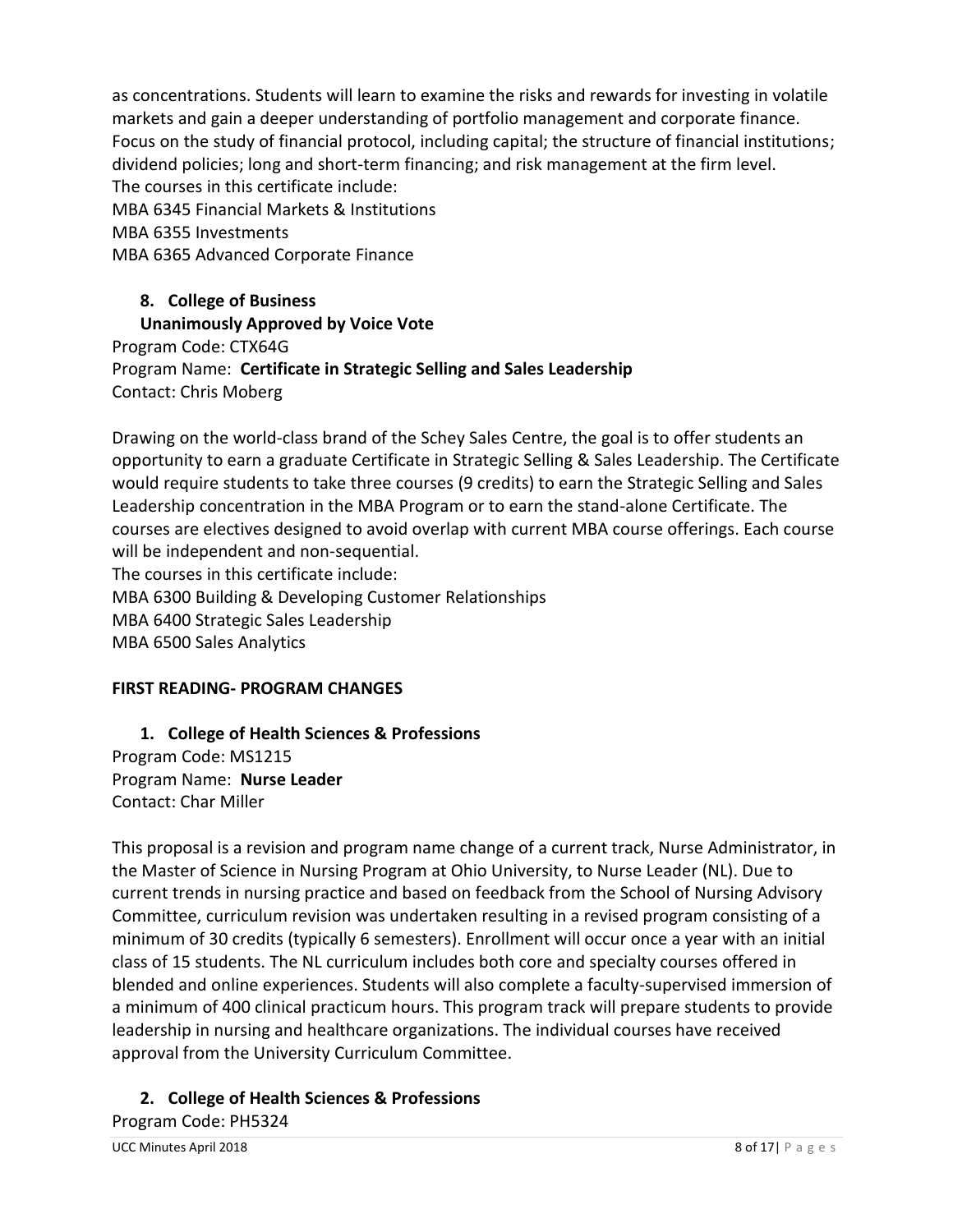Program Name: **Speech Language Science** Contact: Jim Montgomery

Three changes are proposed to our PhD programs: 1) reduce total credit hours from 100 to 94 (note this is revised and documented in the Discussion tab); 2) reduce the number of Minors from 2 to 1; and 3) restructure the written comprehensive exam. The intent of the changes is to promote: (a) deeper, more integrated learning within and across 2 areas of study that are more targeted and complementary; (b) more time for intensive research experience and skill development (i.e., developing research questions and motivation, experimental design, data analysis and interpretation); (c) greater research productivity (i.e., peer-reviewed publications, presentations); (d) greater opportunity to seek internal and external grant funding; and (e) greater opportunity to begin to develop a thoughtful and focused research program (i.e., predissertation project, dissertation project, thoughts on a 5-year research program).

## **3. College of Health Sciences & Professions**

Program Code: PH5325 Program Name: **Hearing Science** Contact: Jim Montgomery

Three changes are proposed to our PhD programs: 1) reduce total credit hours from 100 to 94 (note this is revised and documented in the Discussion tab); 2) reduce the number of Minors from 2 to 1; and 3) restructure the written comprehensive exam. The intent of the changes is to promote: (a) deeper, more integrated learning within and across 2 areas of study that are more targeted and complementary; (b) more time for intensive research experience and skill development (i.e., developing research questions and motivation, experimental design, data analysis and interpretation); (c) greater research productivity (i.e., peer-reviewed publications, presentations); (d) greater opportunity to seek internal and external grant funding; and (e) greater opportunity to begin to develop a thoughtful and focused research program (i.e., predissertation project, dissertation project, thoughts on a 5-year research program).

## **4. College of Health Sciences & Professions** Program Code: DP8140 Program Name: **Physical Therapy** Contact: Sally Marinelle

The Physical Therapy program had major changes in 2014. In evaluating our curriculum, we have found some minor issues that require a few revisions. These revisions involve (1) change a course requirement from 7110 to 7111; (2) an increase of credits for one course, which increases the credit hours for the program by one credit hour (PT7301 is replacing PT7300); (3) a new clinical practicum course and option for clinical education, and (4) the addition of a few electives. No new resources are needed for these changes, and no other departments or colleges are affected by these changes.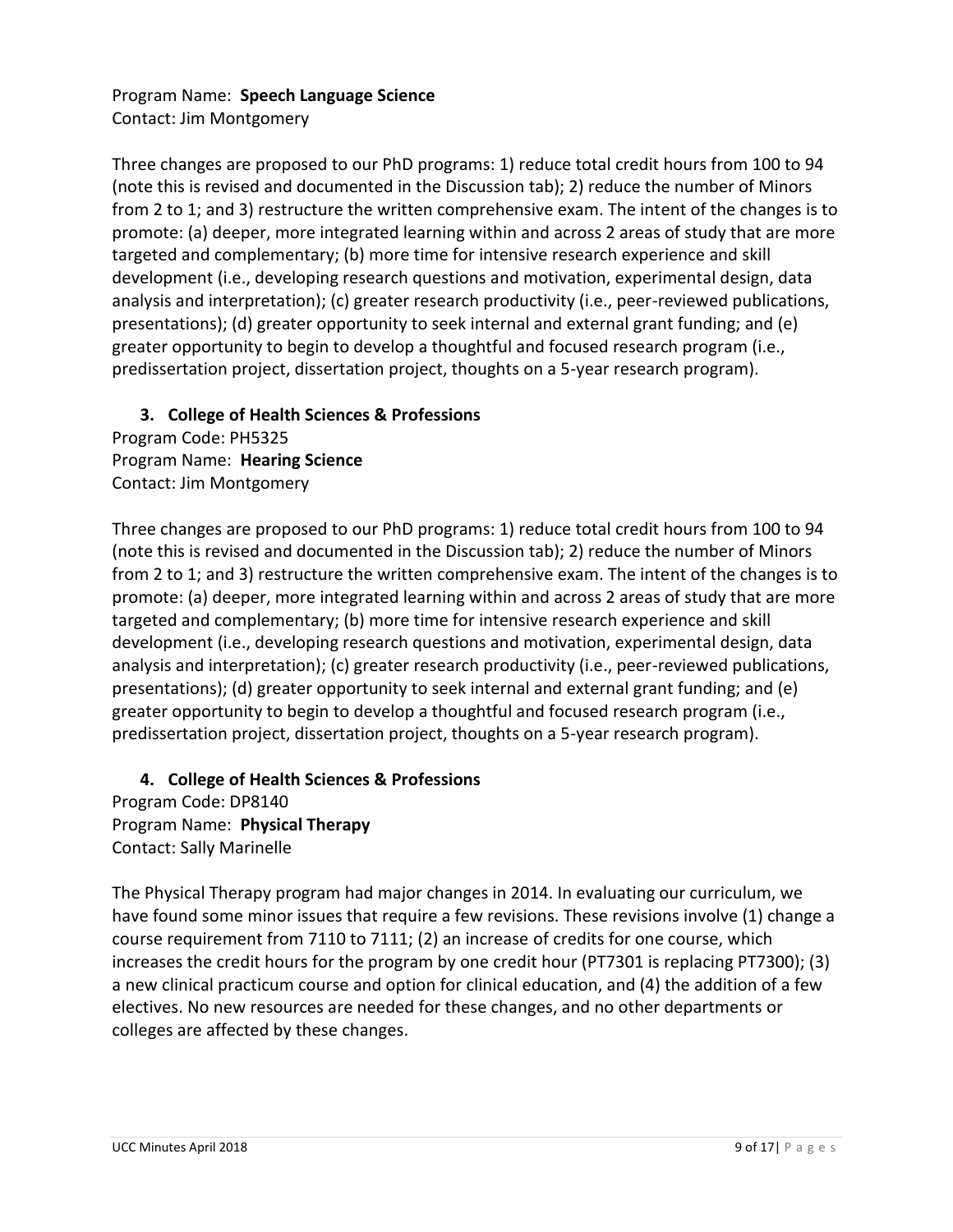**5. College of Health Sciences & Professions** Program Code: MP8145 Program Name: **Public Health** Contact: Sally Marinellie

We are proposing changes to the MPH to align with accreditation expectations from the Council on Education in Public Health (CEPH). The 42 semester hours to graduate, which is stipulated by CEPH as the minimum hours, remains unchanged. The only department affected by the change is PSY because students will not take the behavioral statistics course. These changes represent less than 50% change and will have no impact on resources requirements or faculty. Note there was a correction with HLTH 6802 being an elective rather than a requirement. This is noted in the Discussion tab.

## **6. College of Fine Arts**

Program Code: BF5161 Program Name: **Acting** Contact: Brian Evans

The Division of Theater wishes to expand the BFA in Performance to include a Musical Theater Track. The program learning outcomes will remain the same, but the courses in two subcategories will add options.

For the "Voice" sub-requirement, students in the Musical Theater Track will take courses in the School of Music (Acting Track students will continue to take voice courses in the Division of Theater).

For the "Movement" requirement, students in the Musical Theater Track will take courses in the Division of Dance (Acting Track students will continue to take movement courses in the Division of Theater).

The total degree credits will remain the same: BFA in Performance: 120 Credits.

Patron departments are the School of Music and the Division of Dance. The resources for Musical Theater include two new full-time faculty members in the Division of Theater, one new full-time faculty member in the School of Music and one new full-time faculty member in the Division of Dance. These will be hired over the next 3 years. We are currently conducting a search for a Musical Theater faculty member in the Division of Theater.

## **FIRST READING- NEW PROGRAM/ CERTIFICATE**

# **1. College of Health Sciences & Professions**

Program Code: MSXX11 Program Name: **Psychiatric Mental Health Nurse Practitioner** Contact: Char Miller

This proposal is for a new track, Psychiatric-Mental Health Nurse Practitioner (PMHNP), in the current Master of Science in Nursing Program at Ohio University. The program track will consist of a minimum of 37 credits for the post-baccalaureate student (typically 7 semesters). Enrollment will occur once a year with an initial class size of 15 students. The curriculum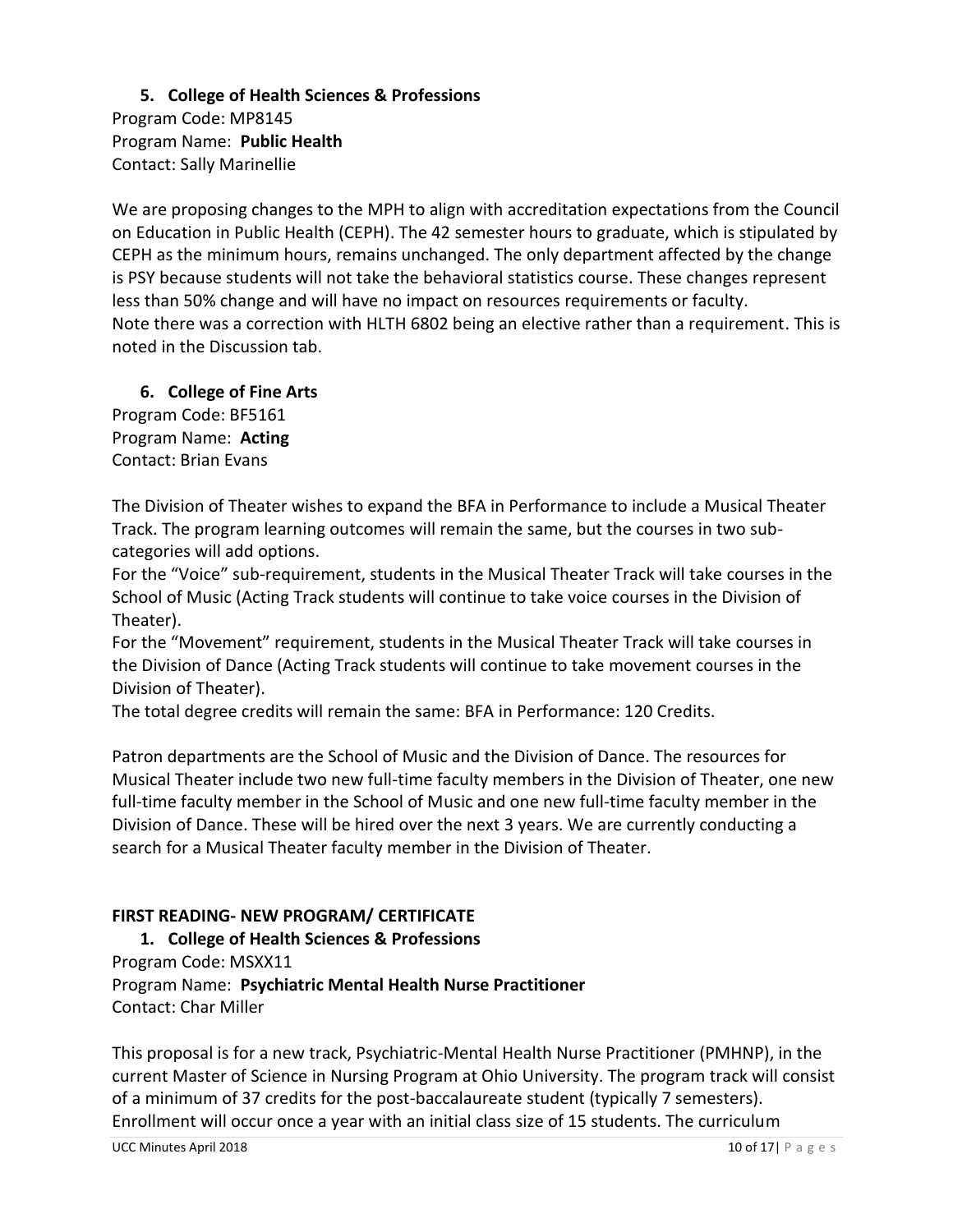includes both core and specialty courses offered in blended, online and face-to-face on campus intensive experiences. In addition, students will complete a faculty-supervised practice immersion of 500 clinical hours in specialty settings. This program track will prepare students to provide advanced nursing care, including assessing, diagnosing, and treating those with mental health concerns. The individual courses have received approval from the University Curriculum Committee.

**2. College of Business** Program Code: MSXX14 Program Name: **Management** Contact: Gary Coombs

The Department of Management and the College of Business at Ohio University propose to establish a Master of Science in Management (MSXX14 **MS Mgt**) degree program built on a structure using a number of stackable Certificates in Management. Each stackable certificate would also be available independent of completion of the full MS Mgt. This **MS Mgt** designation is intended to differentiate the program from the Master of Business Administration (**MBA**), which is a generalist business graduate degree and identify this program as a focused master's degree in the Management disciplines. The use of stackable certificates as the vehicle for delivering the MS Mgt allows maximal flexibility for potential students to add credentials incrementally while working toward a completed master's degree.

The program is proposed as a master's degree of 39 semester hours comprised of one required stackable certificate program of 9 hours, two elective stackable certificates each of 9 semester hours plus a capstone experience of 12 semester credits. The first certificate (CTX54G Certificate in Management & Leadership) would be mandatory to establish the common core of knowledge. Students would then be able to select two of a variety of elective certificates to tailor the program to their individual career needs and interests. The capstone courses and project would integrate the prior work and serve as the synthesis of the prior coursework. Our initial format for delivery would be to utilize a hybrid model, with significant on-line components and a limited number of short-term residencies.

Students must complete at least two of the following certificates: CTX51G Certificate in Business Venturing (3 courses = 9 hours) CTX52G Certificate in Global Management (3 courses = 9 hours) CTX53G Certificate in Human Resources Management (3 courses = 9 hours) CTX56G Certificate in Operations & Supply Chain Management (3 courses = 9 hours)

## Culminating Experience

Capstone Experience – required for completion of Master of Science in Management (4 courses = 12 hours, master's total 3 certificates + Capstone + Applied or Consulting Project or Thesis = 39 semester hours) Requires completion of Certificate in Management & Leadership and completion or concurrent enrollment in 2 elective stackable certificates and admission to Master of Science in Management program.

MGT 5004: Managerial Effectiveness & Research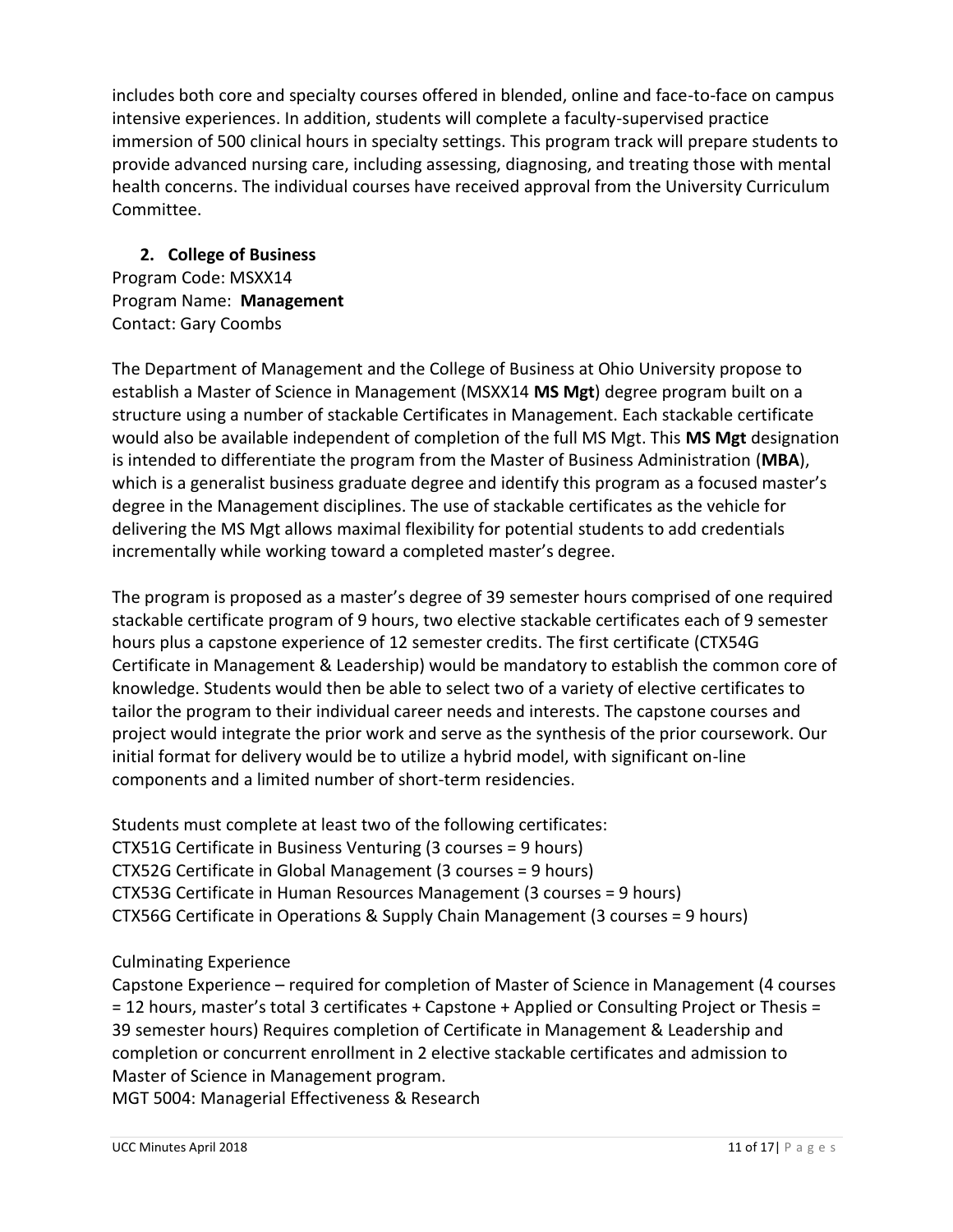MGT 5006: Master of Science in Management Capstone: Management, Strategic Leadership & Strategic Communications MGT 5935: Master of Science in Management Project Proposal MGT 5940: Master of Science in Management Capstone Project

# **3. College of Fine Arts**

Program Code: CTX63G Program Name: **Graduate Conducting Certificate** Contact: Andrew Trachsel

Over the past decade there has been an increased demand by graduate students to study conducting in greater depth beyond their undergraduate curriculum. This certificate program would enable students to specialize and develop their conducting skills, helping them to become more knowledgeable and ultimately marketable in the field. The program emphasizes the skills and content knowledge essential to a conductor, including applied conducting lessons and classes, courses in literature, and elective study in music ensembles, additional applied conducting, conducting recital, and movement. There are no additional resources needed to implement this certificate program. Admission requires a bachelor's degree in music or a related field and an application interview with the certificate director. Due to the level of expertise in music required, it is not possible for non-majors to qualify for this certificate.

The Graduate Conducting Certificate Program requires a minimum of 9 hours. Core Required Courses 1: Complete the following courses (5 hours): MUS 5590 Advanced Instrumental Conducting (2.0) MUS 5592 Applied Conducting Credit Hours (3.0) Core Literature Courses 2: Complete a minimum 2 hours from the following courses: MUS 5210 Literature of Choral Music Credit Hours (2.0) MUS 5213 Literature of Orchestral Music Credit Hours (2.0) MUS 5216 Literature of Band Music Credit Hours (2.0) Elective Courses 3: Complete a minimum 2 hours from the following courses: MUS 5511 Wind Symphony Credit Hours: (1.0-2.0) MUS 5514 Symphonic Band Credit Hours: (1.0-2.0) MUS 5520 Symphony Orchestra Credit Hours: (1.0-2.0) MUS 5530 University Singers Credit Hours: (1.0-2.0) MUS 5531 Choral Union Credit Hours: (1.0-2.0) MUS 5592 Applied Conducting Credit Hours: (3.0) (additional semesters of study beyond those listed above in Core Required Courses MUS 6970 Recital (ex. Student Conductors Honors Recital; Cumulative Public Conducting Performances) Credit Hours: (1.0-2.0) THAR 5900 Special Topics in Theater Arts: Mindfulness and Creativity Credit Hours: (3.0)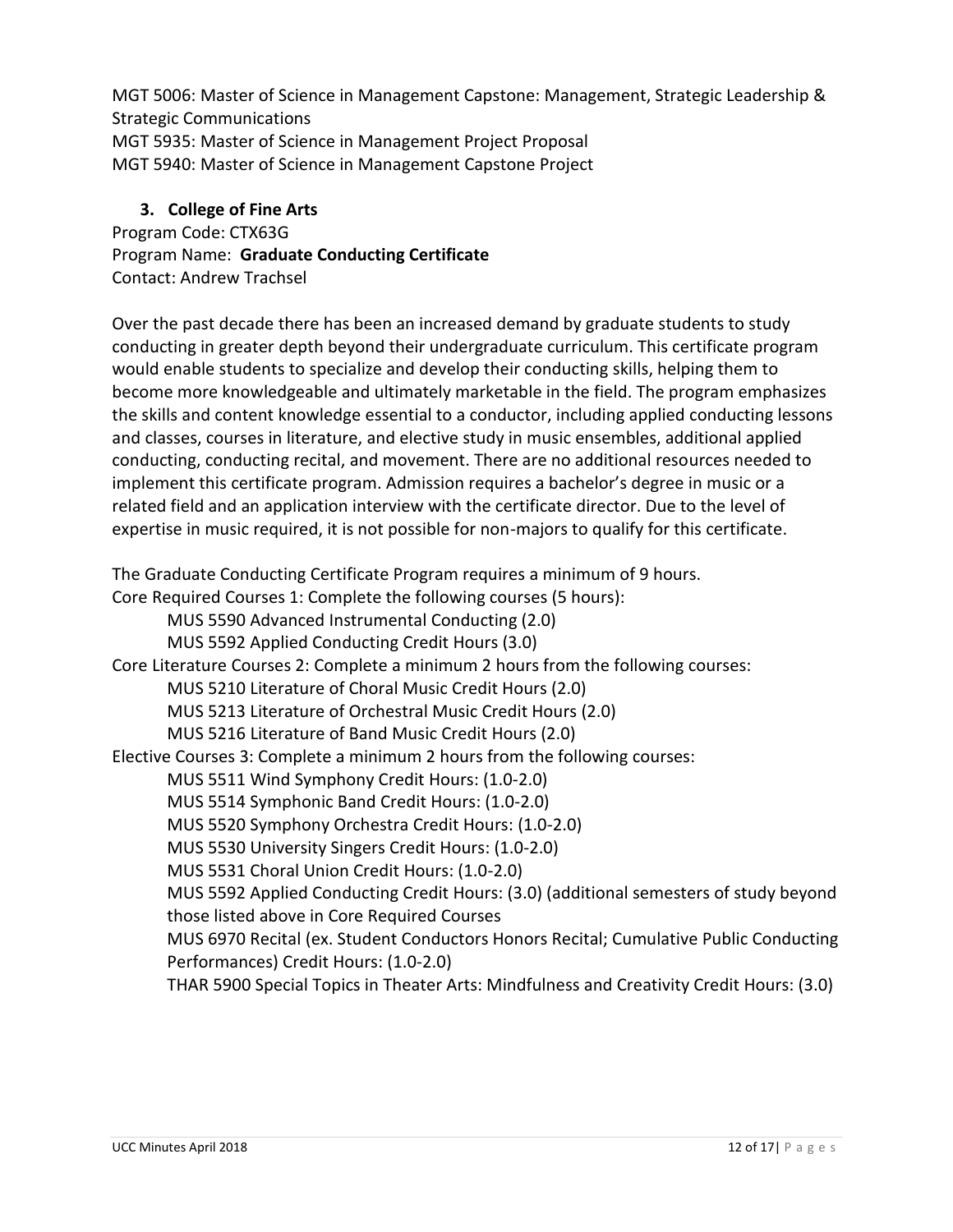#### **4. College of Fine Arts WITHDRAWN**

Program Code: CTX51U Program Name: **Stage Management Certificate** Contact: Jeanette Buck

This proposal seeks to establish a 21-credit hour undergraduate certificate in Stage Management. This certificate program introduces the student to the craft of stage management and develops techniques in personnel management and leadership. Through both classroom learning and hands-on experience stage managing a show in the Theater Division in the School of Dance, Film and Theater students develop skills in collaboration, communication, process and leadership. No additional resources are required for this certificate. Required Courses required for the Certificate in Stage Management (21 credit hours total): THAR 1392, Fundamentals of Lighting, Sound, and Stage Management (3) THAR 3605, Stage Management 1 (3) THAR 3610, Stage Management Seminar (3) THAR 2600, Practicum in Stage Management (ASM) (3-4) THAR 3600, Practicum in Stage Management (SM) (5-6)

Choose one of the following: Select from: MGT 2000 (3) OR MGT 3400 (3) OR PSY 1010 (3) OR PSY 2510 (3) OR EXPH 2280 (2)

## **5. College of Arts & Sciences**

Program Code: CTX41G Program Name: **Data Analysis Certificate** Contact: Michael Burton

This proposal seeks to establish a 9 credit-hour specialized certificate in Data Analysis. The program introduces students to the principles and practices of quantitative analysis and interpretation. Students will learn to convert substantive questions into data problems, enabling them to better understand an increasingly complex and data-centered world. Upon completion of the certificate, students should be prepared to undertake advanced studies in data science. A capstone project will ask students to apply quantitative methods to a real-world problem. The program will teach recent graduates and in-career students from non-technical academic areas and professions, with particular attention to prospective students who have not gained experience in contemporary quantitative reasoning. Such a program will be unique in the state of Ohio; no other public institution offers a graduate certificate in the core principles of data analysis from the broad perspective inherent to a college of arts & sciences.

9 Semester Hours of coursework consisting of three 3-hour classes. CAS 5700: Data and Knowledge CAS 5710: Introduction to Data Analysis CAS 5720: Data Visualization and Communication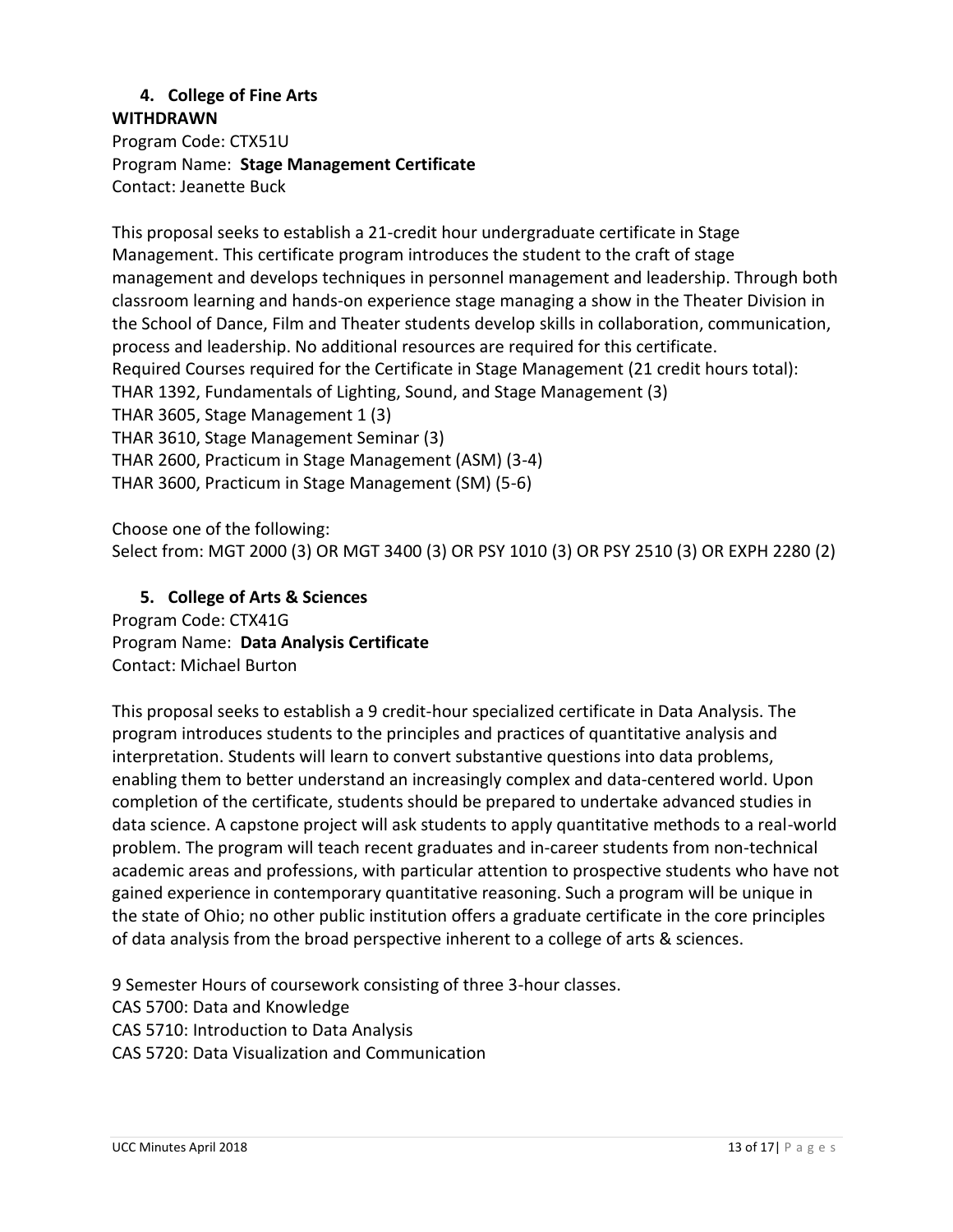**6. Russ College of Engineering** Program Code: CTX46G Program Name: **certifiedLean-Six Sigma** Contact: Dale Masel

Engineering Management is inherently a multidisciplinary field, and the online MEM program shares this characteristic. Incorporating elements of engineering and project management, statistical process control, leadership, information systems and law, the program provides graduates with an enviable breadth of perspectives and skills needed to succeed in the demanding fields of engineering management. This certifiedLean-Six Sigma certificate documents a complementary depth of skills in data-driven process control and enterprise-wide efficiency. The following three courses are proposed for a total of 11 credit hours. EMGT 6100 Statistics for Engineering Management (4) EMGT 6110 Principles of Six Sigma: EMGT 6110 (4) EMGT 6500 Lean Thinking Systems: EMGT 6500 (3)

**7. Russ College of Engineering** Program Code: CTX47G Program Name: **Engineering Management Certificate** Contact: Dale Masel

In the most recent semester, approximately 10 percent of admitted MEM students opted to attend a similar program at another university, including Penn State and Duke, instead of enrolling at Ohio University. Additionally, younger professional students increasingly prefer training and education in smaller packages, delivered "just in time" to meet perceived professional needs, and with shorter-term positive recognition. Besides this, some students who may not qualify for admission to the entire MEM program may benefit from a lower first rung on the entry ladder than one requiring demonstrated ability in post-Calculus mathematics, as does our MEM degree. A three-course, 11-credit hour stackable certificate in Engineering Management is a promising way of addressing these needs and delivering substantial benefit to the MEM program.

EMGT 6000 Foundations of Engineering Management (4) EMGT 6300 Project Management (4) EMGT 6400 Engineering Law (3)

**8. Russ College of Engineering** Program Code: CTX48G Program Name: **Engineering Leadership Certificate** Contact: Dale Masel

This 9-hr certificate provides concepts and practical tools for exerting inspiring influence in the engineering context. In the Engineering Leadership course, students learn what it means to be a leader: to inspire others to achieve both individually and together what they would never be able to do on their own. Activities include readings, videos, in-person interviews of experienced leaders, reflections, and oral presentation and discussions to explore, develop, and reinforce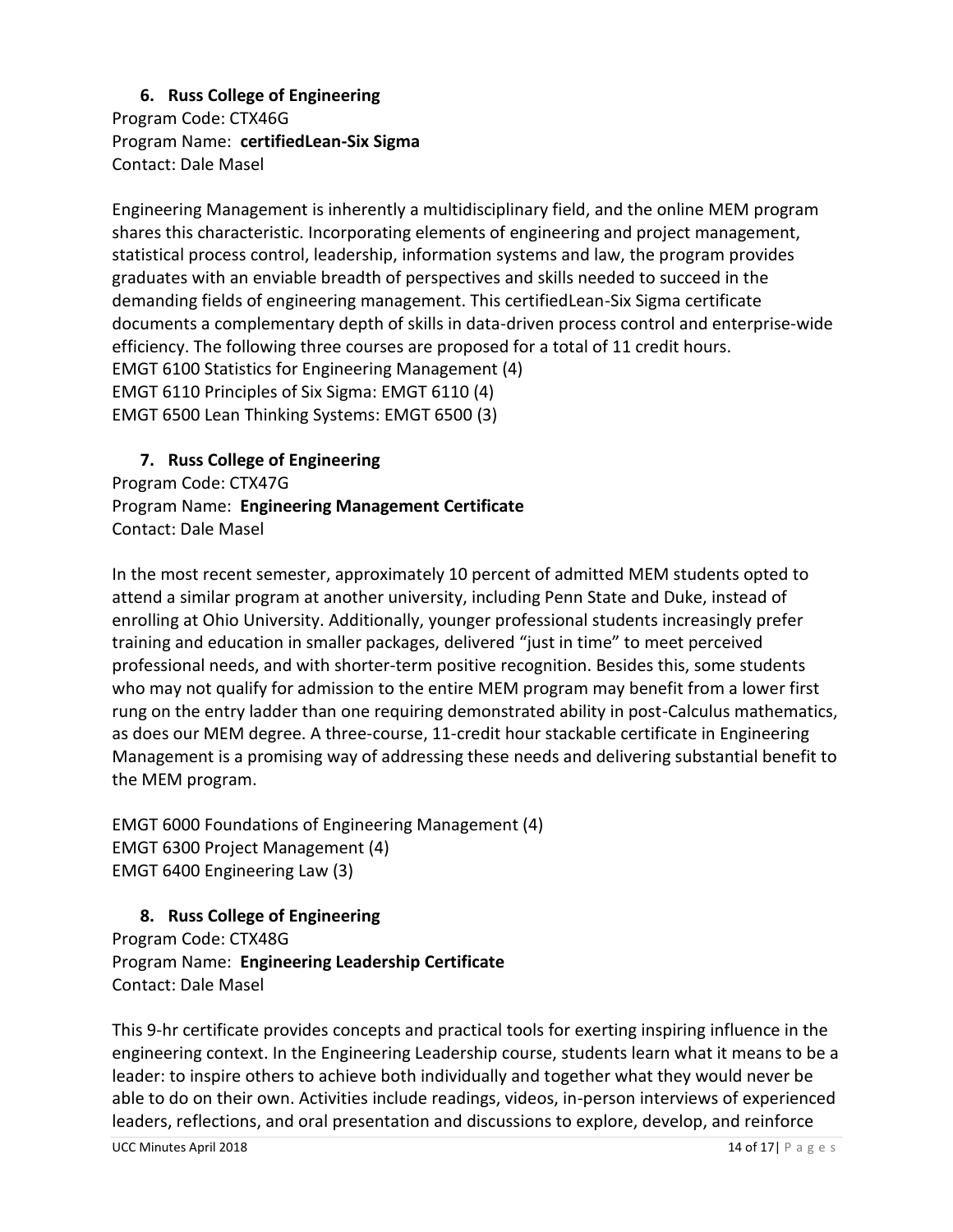leadership development. Building on this foundation, two major tools are provided to multiply the influence of the engineering manager. The first is communication, focusing on written communication. The Engineering Writing course helps students develop the ability to think critically as a professional communicator by investigating purpose, basic concepts, information sources and needs, underlying assumptions, inferences and conclusions, implications and consequences, points of view, and questions raised and addressed. The second major tool is the practice of thinking and communicating not in technical terms, but rather in terms of resources saved or gained through intelligent decision making. This can be called the golden key of engineering influence. In the Applied Accounting and Finance for Engineering Management course, students learn principles of techniques of accounting, finance, performance measures and decision making in the context of engineering management. Differential analysis techniques are used, and financial statements and cash flow statements are examined and interpreted to assess the financial health of engineering organizations.

EMGT 6700 Engineering Leadership (3) EMGT 6010 Engineering Writing (3) EDGT 6600 Applied Finance & Accounting for Engineering Management (3)

**9. College of Fine Arts** Program Code: BFXX02 Program Name: **Interdisciplinary Arts** Contact: Brian Evans

The program has begun as a joint effort within the schools and divisions of the College of Fine Arts. The Interdisciplinary Arts B.F.A. will be distinguished by its collaborative mission and curriculum. Students in the program will work with advisors in 2 or more divisions and/or schools (beyond the School of Interdisciplinary Arts) within the college. Each of these divisions and/or schools will offer a substantial area of concentration which combine to create a unique degree path. A program advisor within the School of Interdisciplinary Arts will coordinate and approve appropriate curricular plans for each student pursuing the degree. Total credit hours will be 120. The intended audience for this degree would be students with diverse artistic backgrounds who have the vision to create their own path with the guidance of the faculty in a collaborative environment.

The Curriculum will entail:

University General Education Requirements Credit Hours: 33

- IART 1170 Introduction to the Arts: Arts in Contexts Credit Hours: 3
- IART 1180 Introduction to the Arts: Object and Events Credit Hours: 3
- IART 3600J Writing in the Arts Credit Hours: 3

• Primary Area of Concentration Credit Hours: 42 To be determined with the student in consultation with their area and IArts advisors.

• Secondary Area of Concentration Credit Hours: 33 To be determined with the student in consultation with their area and IArts advisors.

• IART 4710 - Interdisciplinary Arts BFA Capstone Credit Hours: 3 This course has been proposed. It would satisfy the Tier III requirement for the University.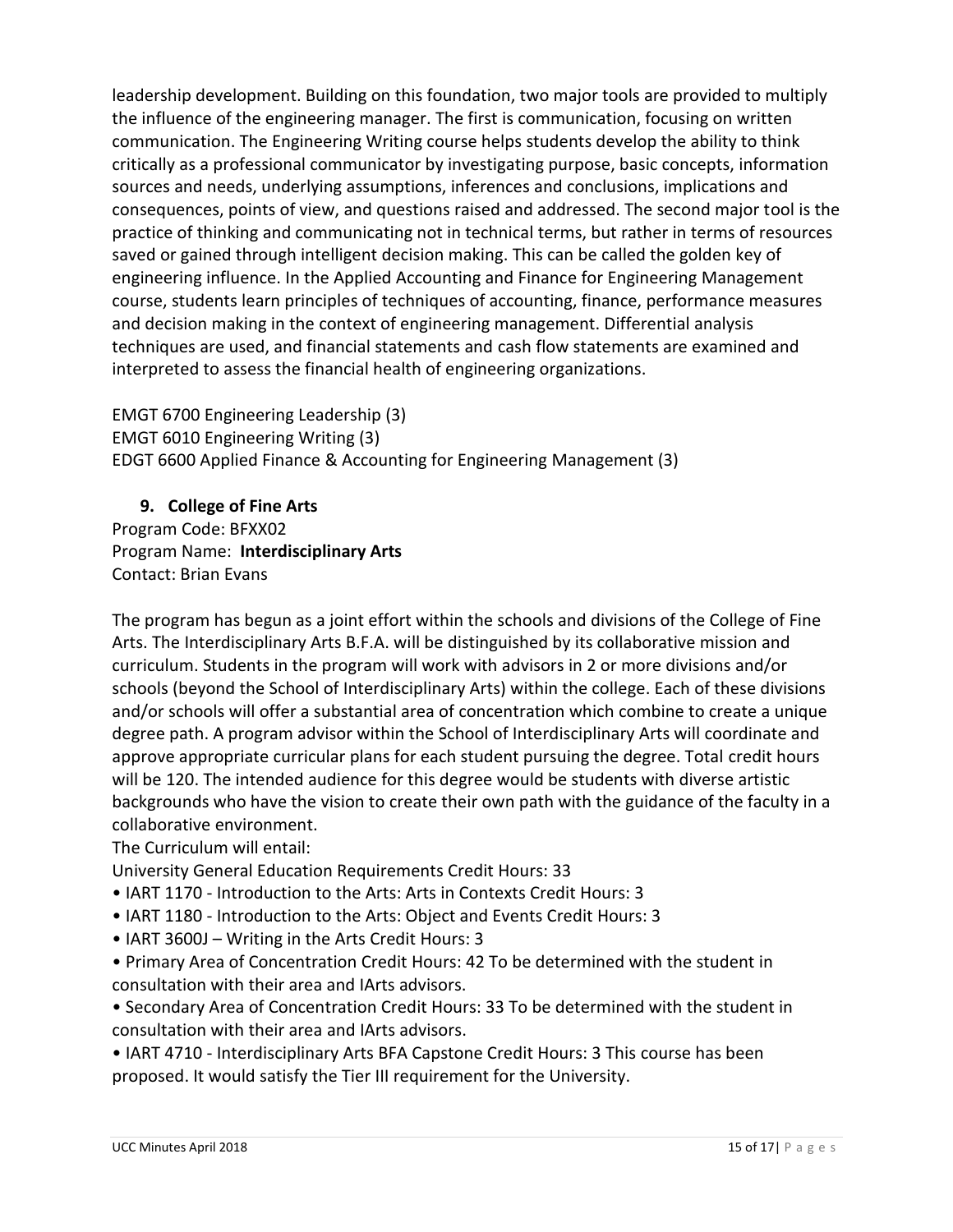#### **EXPEDITED REVIEW**

**1. College of Fine Arts**  Program Code: CTMSTG Program Name: **Graduate Museum Studies Certificate** Contact: Karla Hackenmiller

An error listed this certificate as 21 hours. This proposal seeks to correct the credit hours listing from 21 to 18. Also, a Non-Degree code is requested.

## **2. College of Fine Arts**  Program Code: BF5198 Program Name: **Interior Architecture** Contact: Karla Hackenmiller

This proposal seeks to make a course substitution in a required component of the Interior Architecture program. The proposed courses to be added are 1) Interior Architecture Pre-Internship (ART 3630), 2) Internship (ART 3631), and 3) Post-Internship (ART 3632). This set of three courses will replace this program's use of "ART 4920 Service Learning" as their required Internship course.

Current Requirement: Complete internship course during summer after junior year: ART 4920 - Service Learning in the Visual Arts Credit Hours: 1 – 4

Proposed Requirement Substitution: Complete all three courses: ART 3630: Pre-Internship, Credits 2 ART 3631: Internship, Credits 1 ART 3632: Post-Internship, Credits 1

Broughton presented for first reading the Programs Committee Manual of Guidelines (uploaded to: [https://www.ohio.edu/facultysenate/committees/ucc/programs.cfm.](https://www.ohio.edu/facultysenate/committees/ucc/programs.cfm)

Program Committee recommends that next year the committee updates the section entitled Notifications and Consultations Regarding Cross Departmental Requirements which was passed in 1999 to current practices.

Programs Committee recommends that the University Curriculum Council offers some clarification on the process for the suspension of admissions to programs and the role of program committees. Departments need to know who to notify, when to notify and why. The Committee would like their role in the process beyond passing on the information clear.